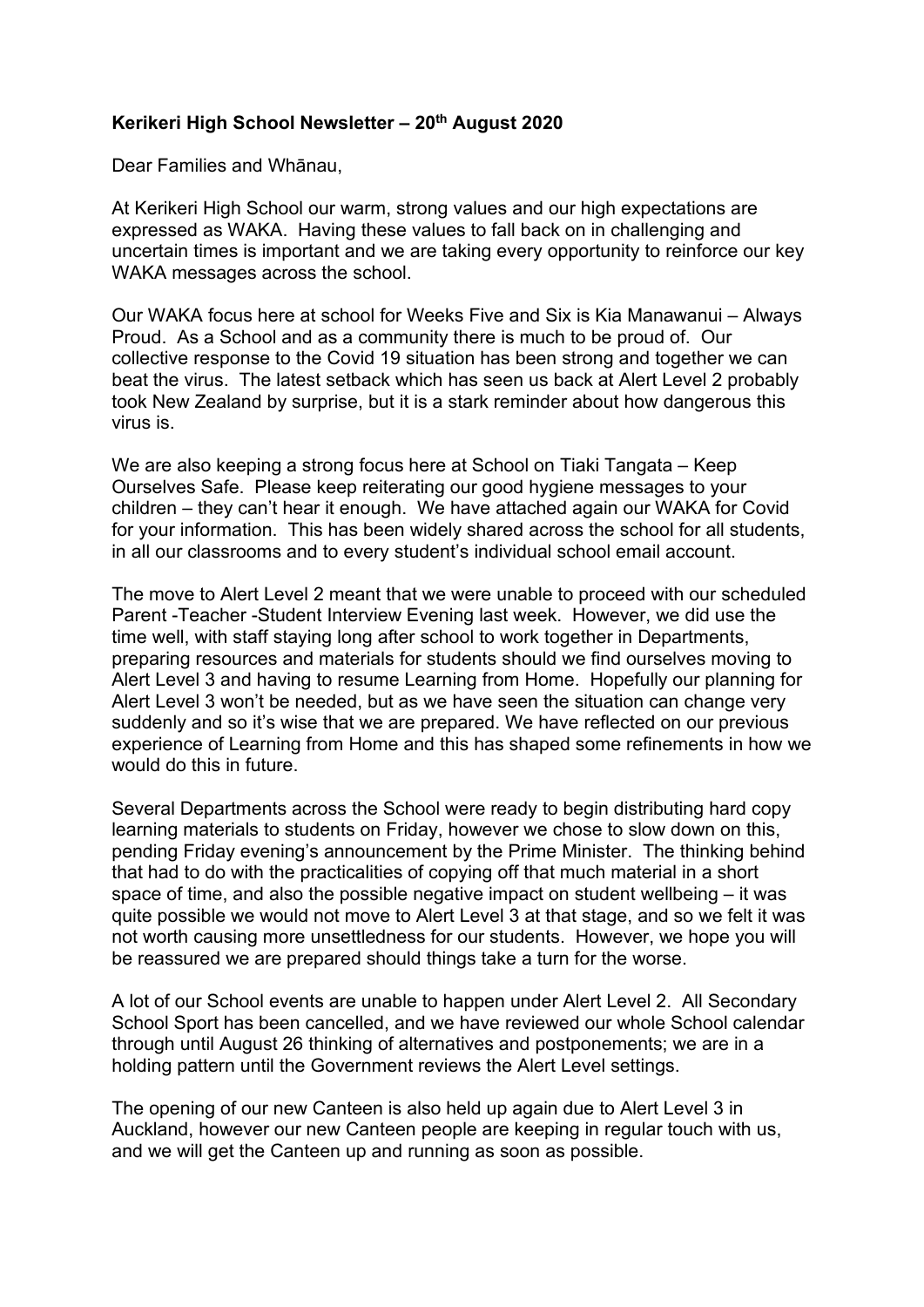We do ask that if your child needs to leave the grounds during the School day to purchase food that you provide them with a note to give this permission and that they sign out and in at Te Puna Waiora, our Student Centre, and that they return to school in time for the beginning of their next lesson. Overall, our students have coped very well with having no Canteen on site this year. Lately we are seeing students leaving the grounds without permission to purchase food in town. We have been lenient on this situation to date, allowing students with a note from home to go to town to purchase food. However, once our Canteen opens this will not be appropriate.

School uniform in the middle of winter, especially with all the rain we have been having, is always a challenge. To support our students who from time to time have incorrect uniform we do have a supply of second-hand uniform at Te Puna Waiora which we issue to students who need it. This uniform is always thoroughly washed after each occasion it is returned, and we are very grateful to those families and whānau who have been kind enough to donate uniform to us.

All visitors to the School are required to sign in at Reception, for contact tracing purposes. We also have the Ministry of Health Covid QR code on display and require you to use this when you visit. For parents dropping off and picking up students, we ask that you remain in your car, especially if you are on site in the School Carpark.

We also ask that you err on the side of caution if your child is unwell and we require that you keep them at home. If they become unwell at School, we will be contacting a parent or caregiver to come and collect them urgently.

One event that is going ahead is Daffodil Day, on Friday 28 August. This will be a Mufti Day and we ask students to make a \$2.00 donation and show their support for this good cause by wearing yellow, orange, or green. There will also be a bake sale and a sausage sizzle for students at lunchtime that day, with all proceeds going towards Cancer Research. Any parents who wish to contribute baking for the Bake Sale can drop items off at Reception during the morning of Friday 28 August.

Congratulations to Faith Hohepa and Charlie Potter who represented Northland in the New Zealand Debating Championships recently. This competition had to be held online this year and our Northland Team won two debates and narrowly lost two debates.

Congratulations also to Joe Howells who has been selected as one of three Finalists for the Keep New Zealand Beautiful Young Legend Award. We look forward to the October 29 winner announcement.

The regional Youth Enterprise Trade Fair has been rescheduled for Saturday 29 August at the Kerikeri Packhouse. This is a great chance to support our young entrepreneurs and maybe get a bargain.

And a big thankyou to our Teachers and to all of our Support Staff who keep us all going. Like everyone, our Teachers are having to be adaptive, to rework the material so that Senior Students can get as many credits as possible and to respond